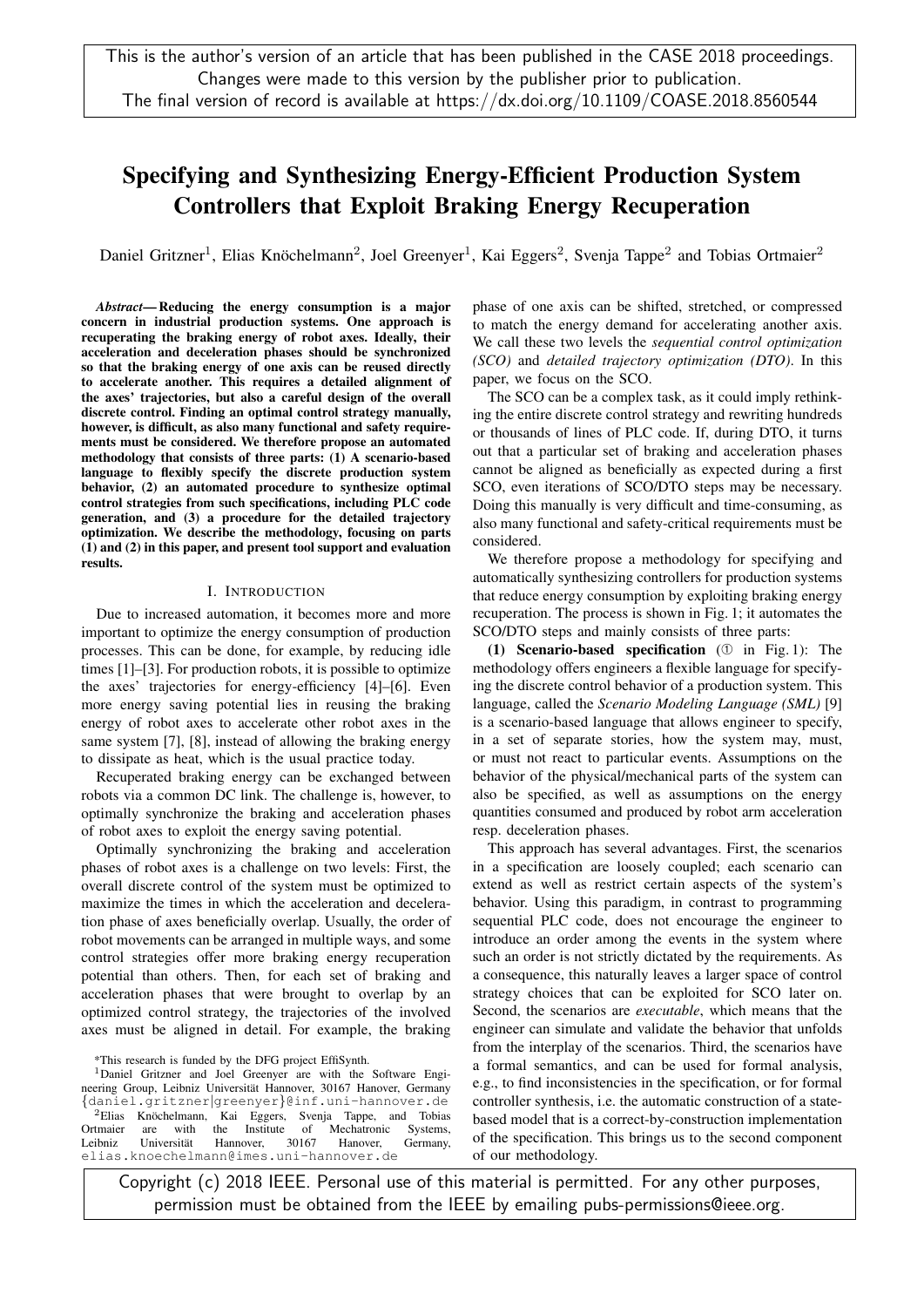

Fig. 1. Overview of our proposed engineering methodology.

(2) Automated SCO via Energy-Optimal Controller Synthesis (2 in Fig. 1): All possible executions of the scenarios in a specification can be captured in a graph where the edges are labeled with *environment events*, representing sensor inputs, and *system events*, representing output signals to actuators, e.g. to move a robot arm. This graph can be seen as a two-player game between the system and its environment where the objective of the system is, first, to choose system steps in a way that the specification is satisfied no matter what steps the environment takes. Second, the system should choose steps such that the resulting execution consumes minimal energy.

In order to compute a strategy for this objective, we applied an algorithm for computing strategies in infinite games [10], and extended it to determine the most energyefficient strategy [11]. This extension is based on a function to determine the overall energy cost of path fragments where energy-consuming processes take place and possibly overlap with energy-producing processes, for example, a path fragment between starting and stopping the acceleration of robot *A* that may overlap with starting and stopping the deceleration of robot *B*. Based on this function, we determine which strategy has minimal energy cost per processed work item.

The resulting strategy can be compiled to PLC code [12]. Combined with manually implemented PLC components that control the detailed robot arm movement actions (cf. [12]), the resulting PLC code can be executed to drive the final system or to simulate the system. With a detailed dynamics model of the robot arms, including energy consumption/production profiles, a detailed assessment of the energy consumption of the production process is possible via simulation  $(③$  in Fig. 1).

(3) Trajectory optimization  $(\mathcal{Q}$  in Fig. 1): From the synthesized control strategy, it is possible to derive which robot arm's acceleration and deceleration phases overlap, which is the input for DTO. Based on the DTO results, the SCO/DTO process can be carried out iteratively.

In this paper we focus on explaining the SCO part of the proposed methodology. The DTO technique is already worked out [13], but the integration of SCO and DTO is still ongoing work. The novel contribution of this paper is



Fig. 2. Example of a production cell with three robot arms and three conveyor belts. Two arms transport the work items between the conveyor belts while the third arm modifies the work items, e.g., by adding screws.

that we introduce scenario-based specifications and formal controller synthesis to production systems in a way that controllers that maximize energy recuperation can be computed automatically.

We illustrate the methodology using an example of a production cell presented in Sect. II. In Sect. III, we describe the specification approach and synthesis procedure. In Sect. IV we describe the energy model, which allows us to simulate the overall energy consumption of a production process. We report on evaluation results in Sect. V, discuss related work in Sect. VI, and conclude in Sect. VII.

#### II. EXAMPLE

As a running example we use a production cell as illustrated in Fig. 2. Our example consists of three robot arms and three conveyor belts. Work items arrive via the feed belt and, after they have been detected by a sensor, they are transported to the next belt by the feed arm. A worker robot then modifies the work items by adding screws. Finally, the deposit arm transports the work items to the deposit belt. This process is driven by a single controller, which receives all sensor events and sends appropriate instructions to all actuators.

#### III. SCENARIO-BASED SPECIFICATION AND SYNTHESIS

The Scenario Modeling Language (SML) [9] is a textbased variant of Life Sequence Charts [14]. With SML, a formal behavior specifications can be modeled as collections of short scenarios. An SML specification partitions the components of the system into *controllable* and *uncontrollable* components. Controllable components are usually software controllers (the central controller in our example). Uncontrollable components are the controlled physical/mechanical parts of the system (the other components in our example).

The scenarios are either *guarantee scenarios* or *assumption scenarios*. Guarantee scenarios describe how software controllers may, must, or must not react to events, and *assumption scenarios* describe what may, will, or will not happen in the controlled system, or how the controlled system, in turn, reacts to controller signals. Listing 1 shows an excerpt of an SML specification which models the process shown in Fig. 2.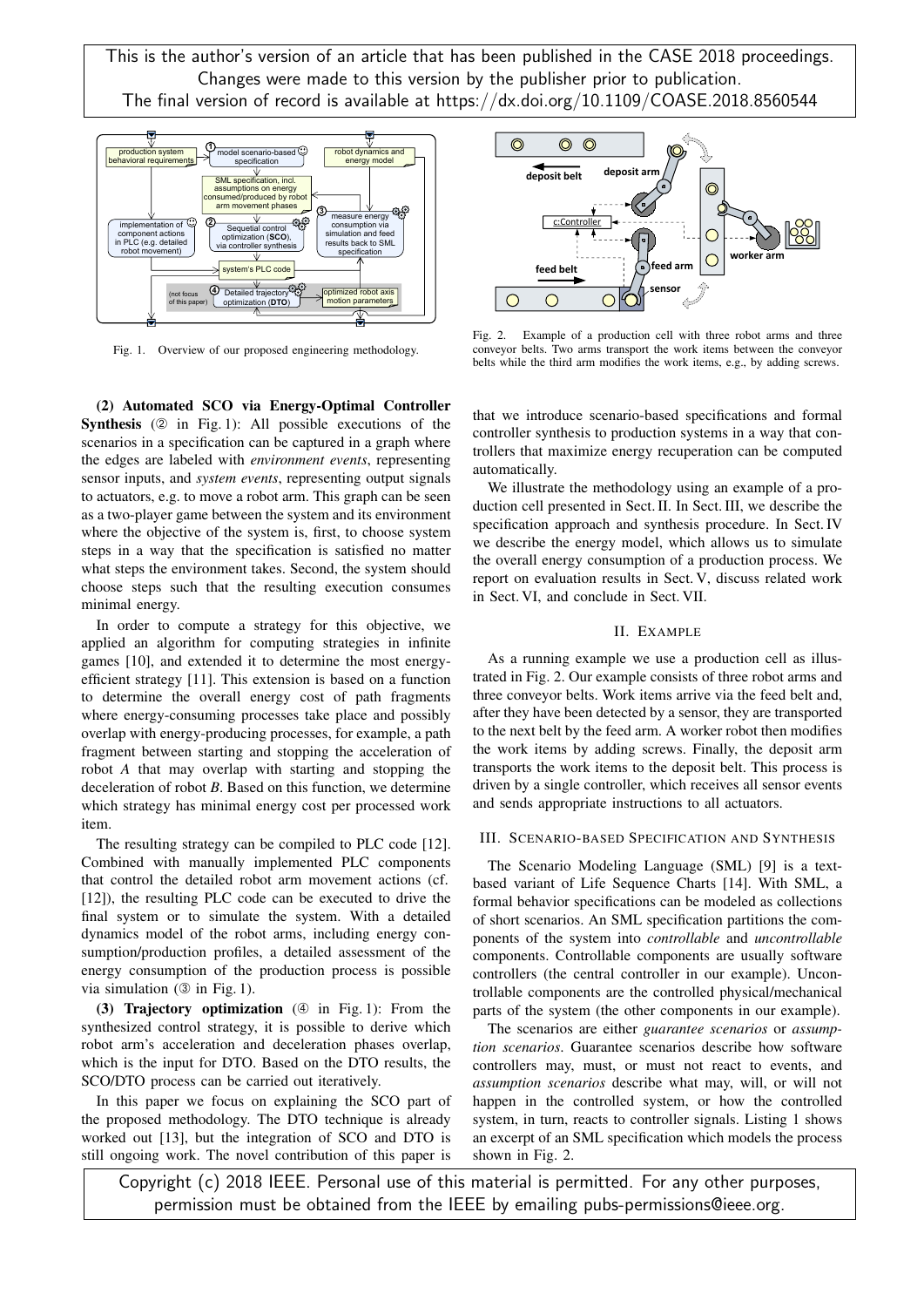| $\mathbf{1}$    | $[\ldots]$                                                                |  |  |  |  |  |
|-----------------|---------------------------------------------------------------------------|--|--|--|--|--|
| $\overline{c}$  | quarantee scenario FeedRobotDeliversItem {                                |  |  |  |  |  |
| 3               | feedRobot -> controller.pickedUpItem()                                    |  |  |  |  |  |
| $\overline{a}$  | eventually controller -> feedRobot.moveTo(workBelt)                       |  |  |  |  |  |
| 5               | feedRobot -> controller.arrivedAt(workBelt)                               |  |  |  |  |  |
| 6               | wait eventually [workerRobot.location                                     |  |  |  |  |  |
| 7               | == workerRobot.idleLocationl                                              |  |  |  |  |  |
| 8               | urgent controller -> feedRobot.releaseItem()                              |  |  |  |  |  |
| 9               | feedRobot -> controller.releasedItem()                                    |  |  |  |  |  |
| 10              | eventually controller -> feedRobot.moveTo(feedBelt)                       |  |  |  |  |  |
| 11              |                                                                           |  |  |  |  |  |
| 12              | $[\ldots]$                                                                |  |  |  |  |  |
| 13              | assumption scenario ArmMovesToLocation {                                  |  |  |  |  |  |
| 14              | controller -> robot.moveTo (bind targetLocation)                          |  |  |  |  |  |
| 15 <sub>1</sub> | committed robot -> controller.accelerate()                                |  |  |  |  |  |
| 16              | $eventually$ robot $\rightarrow$ controller. movingAtConstantVelocity()   |  |  |  |  |  |
| 17              | $eventually robot \rightarrow controller.decelerate()$                    |  |  |  |  |  |
| 18              | $eventually$ robot $\rightarrow$ controller. arrived At (target Location) |  |  |  |  |  |
| 19              |                                                                           |  |  |  |  |  |
| 20              | assumption scenario FeedRobot_Acceleration cost [1.0] {                   |  |  |  |  |  |
| 21              | feedRobot -> controller.accelerate()                                      |  |  |  |  |  |
| 22              | feedRobot -> controller.movingAtConstantVelocity()                        |  |  |  |  |  |
| 23              | $\mathcal{E}$                                                             |  |  |  |  |  |
| 24              | []                                                                        |  |  |  |  |  |
|                 |                                                                           |  |  |  |  |  |

Listing 1. Excerpt of a SML specification for our example cell

We assume that an execution of a system is an infinite sequence of *message events*. A message event is a synchronous messages sent between two components. A message event sent from an uncontrollable component is an *uncontrollable event*, for example a signal sent from a robot or a sensor to the controller (e.g., lines 3, 5, 9). A message event sent from a controllable component is a *controllable event*, for example a signal sent from the controller to a robot (e.g., lines 4, 8, 10).

Each scenario formulates rules over sequences of message events, and, by interweaving the scenarios based on common events (e.g. line 4 and 14), they yield a coherent system behavior model. The system components are represented in the scenarios by *roles* (e.g., controller and robot). Roles can either refer to a specific component, such as controller or feedRobot, or to any component of a certain type, such as robot. The latter means that a scenario applies for multiple components that share the specified aspects of behavior.

The guarantee scenario FeedRobotDeliversItem, for example, describes how the the feed robot shall deliver a work item: after the feed robot picks up an item, the controller commands the robot to move to the work belt. When the robot arrives there and the worker robot is idle, i.e., ready to process the next item, the feed robot releases the item. After it has done so, the controller instructs the robot to move back to its original position. The keyword *eventually* marks message events that the scenario requires to occur at some point in the future. The keyword *urgent* says that the event is required to occur before the next environment event occurs.

The assumption scenario ArmMovesToLocation models how we assume that robot arm movements take place: when a robot is instructed to move to a location, it will immediately start accelerating. The keyword *committed* means that the event should occur immediately, and before any other event takes place. After accelerating, the robot will eventually reach a constant velocity, then eventually starts decelerating, and then eventually it arrives at its destination.

Line 20 in Listing 1 shows how we model the energy consumption of an action. The example shows an annotation of a scenario modeling the acceleration phase of a robot's movement. The cost annotation indicates that the assumed energy consumption of this movement phase is 1 unit. In later iterations of our engineering process (Fig. 1) this value is replaced by measured energy values. The annotated values may be negative to indicate that braking energy is generated.

The interweaving of the scenarios can be done via the *play-out* algorithm [9], [14]. Play-out describes how the scenarios are executed in reaction to a sequence of uncontrollable events. We refer to [9] for details. Play-out can often make many non-deterministic choices to execute different events requested by the different scenarios. When events are annotated with the eventually modality, play-out can also choose to delay the execution of an event.

All possible play-out executions for a system can be captured in a so-called *play-out graph*. It contains all the different choices of the play-out algorithm to pick events or to delay them. An excerpt of the play-out graph of our example specification is shown in Fig. 3. Each state in this graph is defined by the state of all components in the system and a set of active scenarios in their current state of progress. Edges labeled with uncontrollable events have a dashed line, and a solid line when labeled with a controllable event. States have either only outgoing edges labeled with controllable events (including a wait event), or they have only outgoing edges labeled with uncontrollable events. The states are then also called *controllable* resp. *uncontrollable*.

To generate executable code from an SML specification we must first compute a deterministic strategy of how to select events in controllable states so that, no matter what choices are made in uncontrollable states, the resulting execution fulfills all guarantee scenarios or violates at least one assumption scenario. Scenarios can be *violated* either by choosing an event that the scenario forbids, or by not sending an event that the scenario requires. This strategy computation is called *controller synthesis*.

We adopted a game solving algorithm [10] to do this for SML specifications.

From a resulting strategy, PCL code can be generated [12].

We extended the synthesis algorithm to extract a strategy where the energy cost per item processed is minimal [11]. This extension is based on a function to determine the overall energy cost of an execution sequence, which is the energy consumed by all the components minus the recuperated braking energy. Given a sequence of events on a path in the play-out graph, we can deduce which acceleration and braking phases overlap, which then allows us to sum up the energy values annotated on the scenarios that are progressed along that path. This calculation makes the assumption that the overlapping acceleration and braking phases can always be aligned so that all braking energy is recuperated, but this may not be the case in reality. Thus, the consumption of a control strategy must always be determined by a simulation that takes into account the detailed robot dynamics and their energy model. Based on the simulation results, the energy value annotations on the scenarios can be updated and SCO process repeated.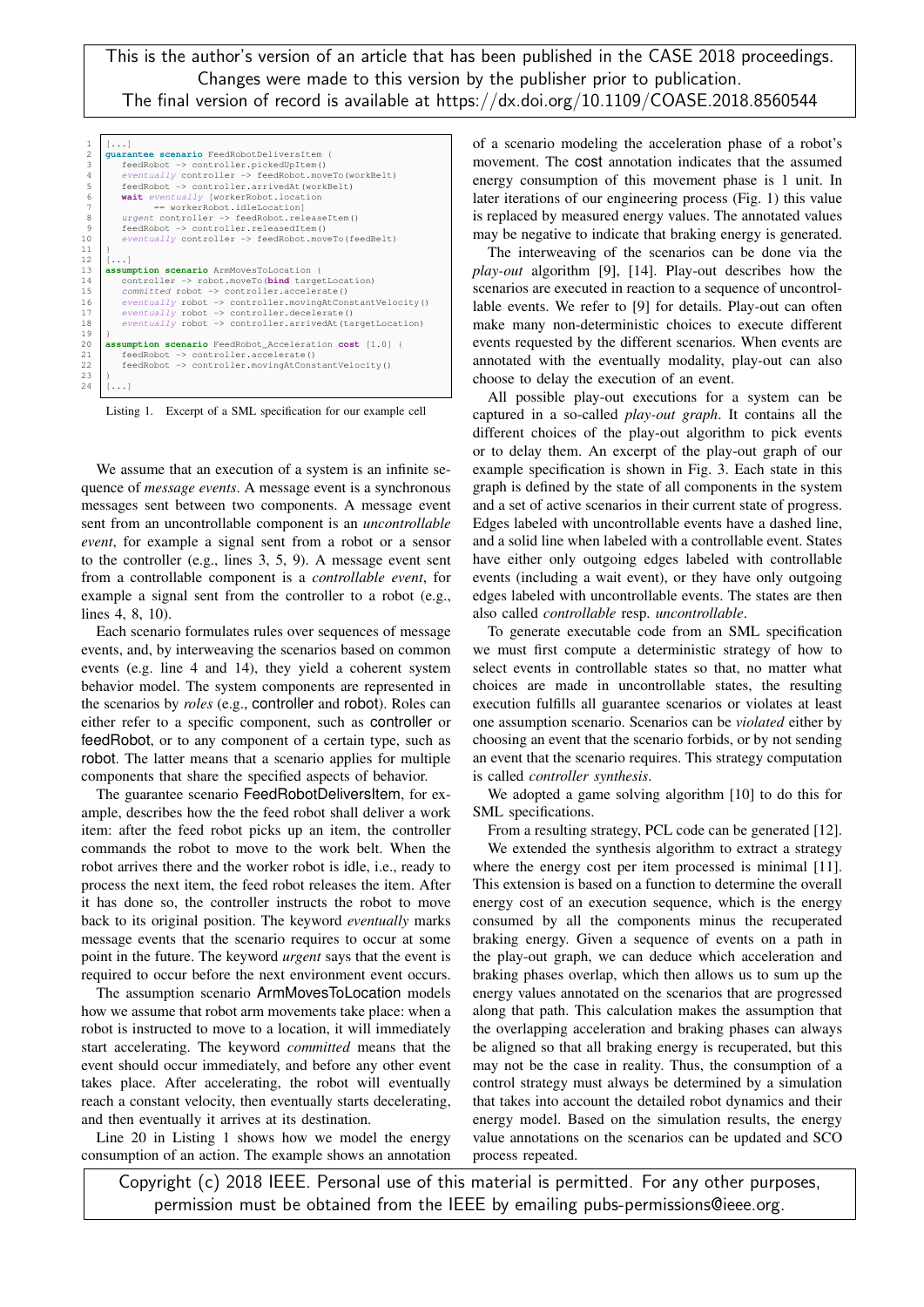

Fig. 3. Excerpt of a state graph induced by Listing 1. The nodes represent states and the labeled edges represent events. Solid arrows indicate that an event is a controllable system event, whereas dashed arrows indicate than an event is an environment event.

## IV. DETAILED POWER CONSUMPTION MODEL

This section describes the detailed power consumption model for the DTO and measurement of energy values via simulation. The model provides motion-dependent power and energy consumption for each component. The following equations depict the power consumption model for a single industrial robot. Assuming that the trajectory is predefined by the task, the calculation starts with determining the vector of motor torques  $\tau(t)$ . In general, the model of inverse dynamics is given by

$$
\tau(t) = \text{diag}(\frac{1}{u_{\text{G},1}}, ..., \frac{1}{u_{\text{G},n}})(M(q)\ddot{q} + c(q, \dot{q}) + g(q)) + h(q, \dot{q}),
$$
\n(1)

where  $q, \dot{q}, \ddot{q}$  are time-dependent joint angles, velocities, and accelerations given by the trajectory planning algorithm. The term  $u_{G,i}$  represents the gear factor of joint i while vector  $\tau$  contains the respective motor torques  $\tau_i$ .  $M$  contains moments of inertia,  $c$  Coriolis effects, and  $q$ gravitational effects.  $h$  summarizes non-linear effects which in our regarded case is merely friction. In [15], a commonly used friction model including Coulomb friction and viscous damping (coefficients  $f_{c,i}$  and  $f_{v,i}$ , respectively) is presented. It is applied to this model, expressing friction torque  $\tau_{f,i}$  of joint *i* as

$$
\tau_{\mathbf{f},i}(t) = h_i(t) = f_{\mathbf{c},i} \, \text{sign}(\dot{\varphi}_i(t)) + f_{\mathbf{v},i} \, \dot{\varphi}_i(t), \qquad (2)
$$



Fig. 4. Electrical substitute circuit diagram for an industrial robot and the DC bus.

where  $\dot{\varphi}_i$  is the angular motor velocity of motor i which can be determined as

$$
\dot{\varphi}_i(t) = u_{\mathcal{G},i} \, \dot{q}_i(t). \tag{3}
$$

Most robotic manufacturers utilize an inverse dynamics model within the robot control system for implementation of feed forward control. Thus, it can be assumed that the system friction parameters are known. If not, they can be obtained using established identification methods [16], [17]. Equations (1) and (3) are used to obtain the mechanical power  $P_{\text{mech},i}(t)$  of each motor *i*:

$$
P_{\text{mech},i}(t) = \tau_i(t) \dot{\varphi}_i(t). \tag{4}
$$

The DC bus power  $P_{\text{DC}}$  that describes the power flow between DC bus and robot (see Fig. 4) is obtained by summing up the mechanical power of the  $n$  individual motors:

$$
P_{\rm DC, Robot}(t) = \sum_{i=1}^{n} P_{\rm mech, i}(t). \tag{5}
$$

The calculation is repeated for every DC bus participant  $j = 1..m$ . The resulting DC bus powers  $P_{\text{DC},j}$  are summed up to gain total DC bus power  $P_{\text{DC}}$ :

$$
P_{\rm DC}(t) = \sum_{j=1}^{m} P_{\rm DC,j}(t).
$$
 (6)

Further, the rectifiers in industrial robot cabinets are usually not able to recuperate. Hence, negative values of  $P_{\rm DC}$  need to be partly corrected. Excess power in generator operating phases can cover constant losses  $P_{\ell,DC}$  within the DC bus, but grid side losses  $P_{\ell, \text{grid}}$  (such as controller, cooling fans, actively lifted motor brakes, etc.) will remain. This behaviour is considered as follows:

$$
P_{\rm DC}(t) + P_{\ell, \rm DC} \ge 0:
$$
  
\n
$$
P_{\rm grid}(t) = P_{\rm DC}(t) + P_{\ell, \rm DC} + P_{\ell, \rm grid}
$$
  
\n
$$
P_{\rm R}(t) = 0,
$$
  
\n
$$
P_{\rm DC}(t) + P_{\ell, \rm DC} < 0:
$$
  
\n
$$
P_{\rm grid}(t) = P_{\ell, \rm grid},
$$
  
\n
$$
P_{\rm R}(t) = -(P_{\rm DC}(t) + P_{\ell, \rm DC}),
$$

where  $P_{\rm R}(t)$  is the power dissipated via the brake resistor. The time integral of grid power demand over process time (first package drops  $(t_{\text{start}})$  to completion of the tenth  $(t_{\text{end}})$ ).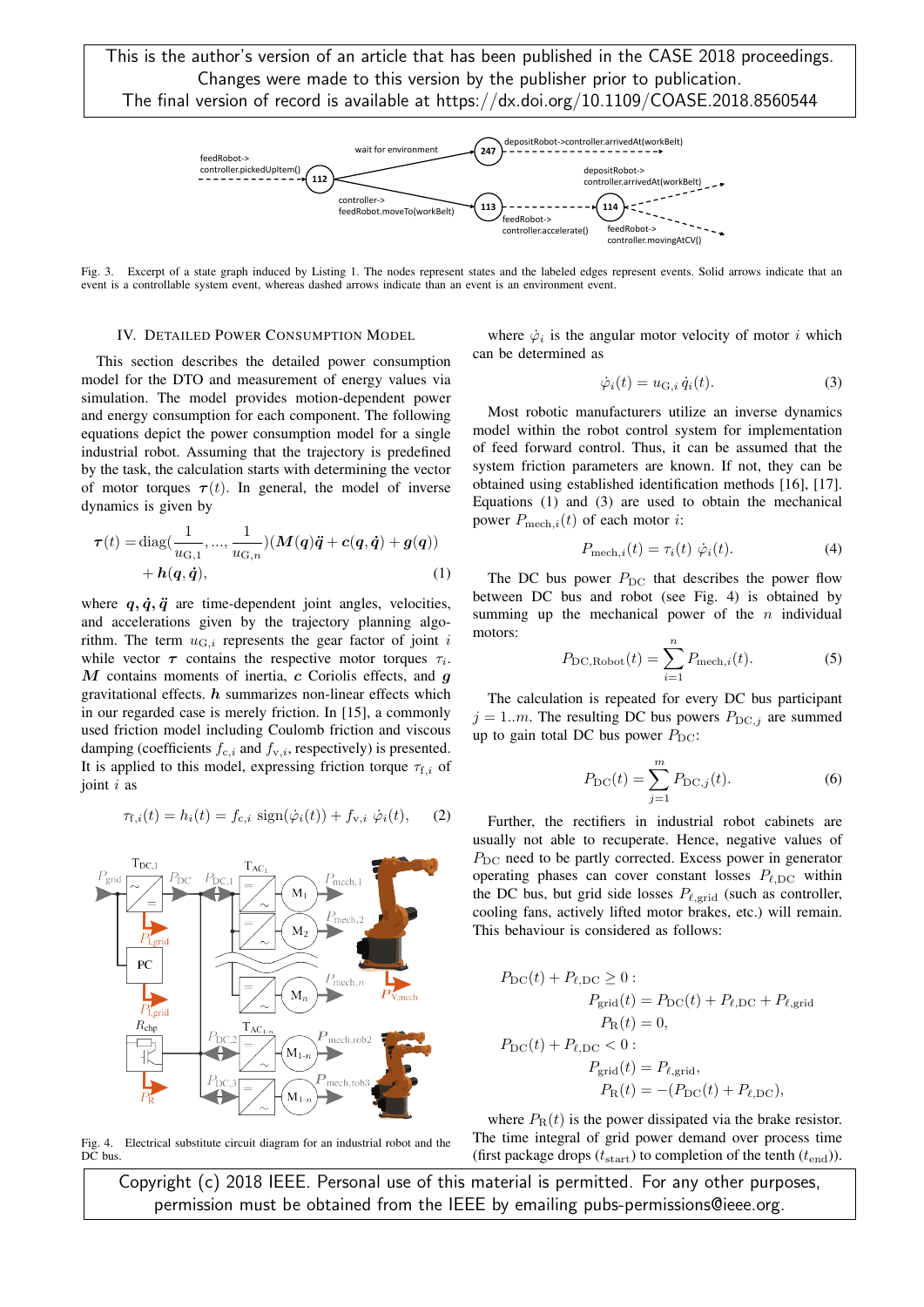$$
E_{\text{grid}} = \int_{t_{\text{start}}}^{t_{\text{end}}} P_{\text{grid}}(t) \, \mathrm{d}t \tag{7}
$$

equals the grid energy demand of the system of a given process.

The energy consumption model is validated [13] and has a remaining model deviation of approx. 5 % over the whole spectrum of operating temperatures [18].

# V. EVALUATION RESULTS

In order to evaluate our methodology, we specified and modeled the production cell example shown in Fig. 2. We evaluate the results obtained by the SCO, but not the integration with DTO, which is ongoing work.

For evaluation purposes we modeled the process described in Sect. II in SML. The model includes costs (= consumed energy) associated with the movement of the robots:

- feed robot moves from feed belt to work belt
- feed robot moves from work belt back to feed belt
- work robot moves back into idle/ready position after performing its work
- deposit robot moves from work belt to deposit belt
- deposit robot moves from deposit belt back to work belt

Each movement was divided into three phases: acceleration, movement at constant velocity, and deceleration. Additionally, we added costs for the work performed by the work robot. However, we only used a single value for this instead of subdividing it into separate steps (align with work item, track item, perform work). In total, we generated three controllers from this SML specification via synthesis. We generated (1) a random, unoptimized strategy, ignoring costs, (2) an optimized strategy using fictive values (-1 for deceleration, 1 for every other action/phase), and (3) an optimized strategy using energy values measured in a simulation driven by strategy (2). The two optimized strategies  $(2)+(3)$  are the result of applying our engineering process with two iterations. Since the DTO is still missing, the measured energy values did not change when driving the simulation with the PLC code obtained from the second iteration. Thus, no additional iterations were necessary in this experiment.

For each strategy, we generated a full PLC program and used it to drive a simulation of the production cell from Fig. 2. We measured the energy consumed or dissipated by each robot when processing 10 work items. The work items arrived at fixed intervals. We varied this interval length to simulate different work load situations. The simulation does not contain any random factors, thus we ran each experiment (combination of strategy and interval length) only once.

Table I shows the total energy  $E_{\text{Grid}}$  consumed by the robots after processing all 10 work items based on equation 7. Table II shows how much braking energy was actually dissipated as heat instead of being recuperated.

The results show that SCO can reduce the overall energy consumption, but the energy savings are relatively small. However, SCO still produced a significant effect—the main purpose of SCO is to order the robot movements in such

TABLE I

TOTAL ENERGY IN KJ, CONSUMED BY ALL THE ROBOTS

| interval length            | 5.0 s | 6.5s  | 8.0 s |
|----------------------------|-------|-------|-------|
| unoptimized strategy       | 26.02 | 25.98 | 25.95 |
| optimized strategy         | 25.47 | 25.21 | 25.17 |
| with fictive energy values |       |       |       |
| optimized strategy         | 25.47 | 25.22 | 25.16 |
| including robot cell model |       |       |       |

TABLE II AVAILABLE BRAKING ENERGY IN KJ, WHICH IS NOT RECUPERATED IN

OUR EXPERIMENTS

| interval length            | 5.0 s | 6.5s | 8.0 s |
|----------------------------|-------|------|-------|
| unoptimized strategy       | 9.15  | 9.16 | 9.18  |
| optimized strategy         | 8.62  | 8.41 | 8.40  |
| with fictive energy values |       |      |       |
| optimized strategy         | 8.62  | 8.40 | 841   |
| including robot cell model |       |      |       |

a way that braking and acceleration phased overlap, but only integrating DTO may align the braking and acceleration phases so that the energy reuse exploited to a larger extent.

Table III shows what fractions of the braking energy that is dissipated as heat (see Table II) is actually lost due to poor alignment of the braking and acceleration phase. For example, the 61.5% in the bottom right cell of Table III means that in the scenario where 10 work items arrive in an interval of 8 second, and where the system is controlled by an optimized strategy, 61.5% of the braking energy is lost in an interval of the discrete control strategy where in fact an acceleration phase takes place—however, not optimally aligned. That means, due to timing issues, only a fraction of the braking energy may be reused. It is important to note that the optimized control strategies create higher amounts of braking energy that may yet be exploited by integrating DTO. Validating that DTO can in fact exploit the remaining energy saving potential is our next step, but we do not have results at the time of writing this paper.

Another interesting insight is that the total energy consumption for the optimization with fictive energy values (SCO iteration one, row 3 of Table I) and the one based on the detailed energy model of the robot cell (SCO iteration one, row 4 of Table I) is almost equivalent. This means that by choosing the fictive values  $(+1/-1)$  for acceleration and braking phases already yields a good basis for SCO. This, however, may not be always the case. In systems with different kinds of robots, implying different kinds of masses and durations of movements, a second iteration of SCO may be strictly required, or it may be required to choose fictive starting costs in a more fine-grained manner.

# VI. RELATED WORK

To the best of our knowledge, our work is the first application of synthesis techniques for production system controllers that exploit braking energy recuperation. Other controller synthesis techniques exist that target efficient motion planning for mobile robots [19], [20] or lawnmowers [21], without considering energy recuperation.